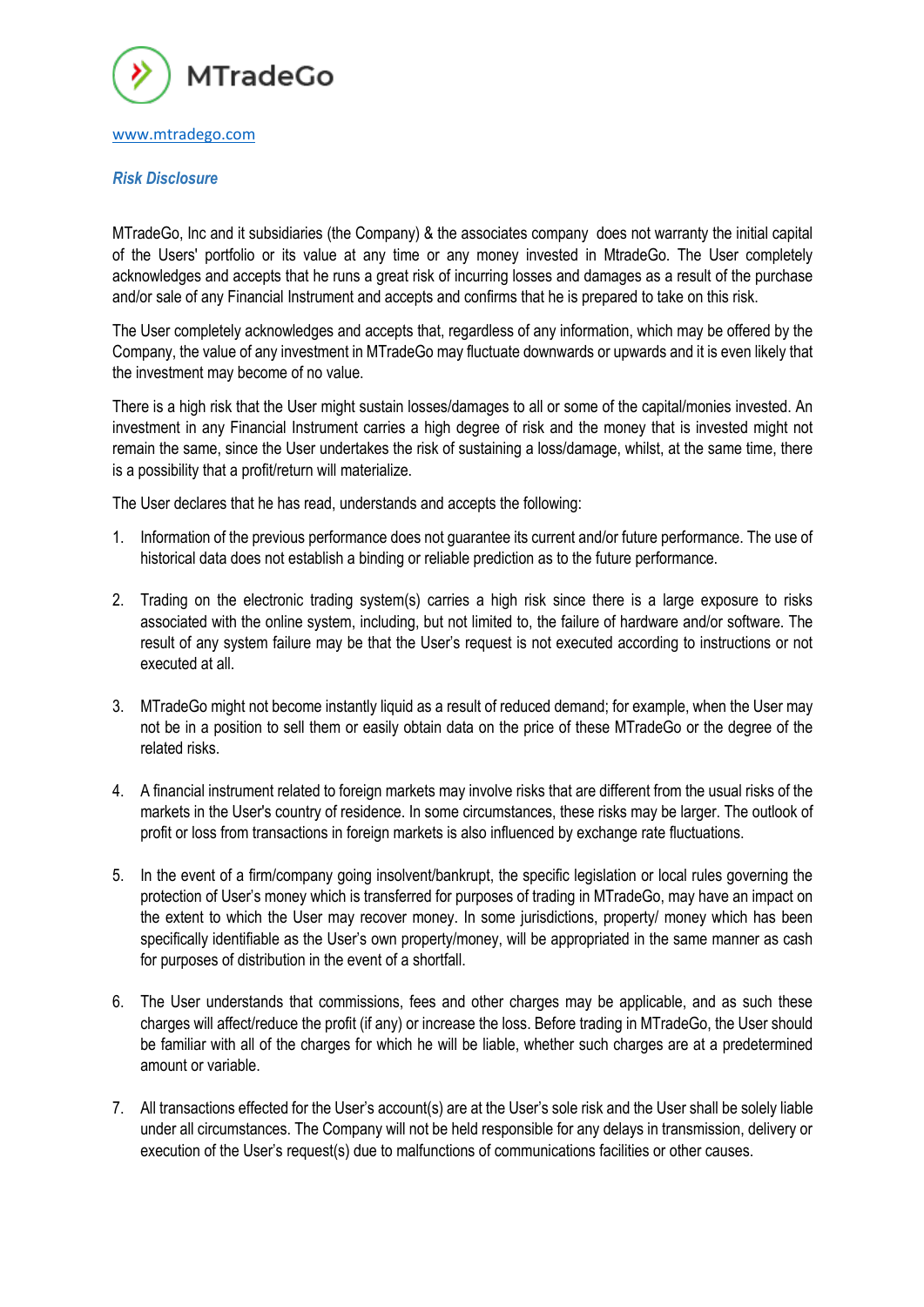

- 8. In case of any fault in pricing process, typing errors, entering errors and quoting errors through the electronic trading system and/or phone, the Company is entitled to make any necessary modifications to the User's trading account in which the mistake took place. Any conflicts regarding pricing will be solved by checking the actual prices in the market at the specific time at which the error occurred. The User should review his trading history and is responsible for reporting any mistakes found on the account trading log within 24 hours after the transaction is executed.
- 9. The User understands that his trades in MTradeGo may be or become subject to tax and/or any other duty, for example, due to alterations in legislation or his personal conditions. The Company does not guarantee that there will be no outstanding tax and/or any other stamp duty incurred. The User shall be accountable for any taxes and/or any other duty which may accumulate in respect of his trades.
- 10. Further Risks Applicable to All Users of Our Site.

Cross-default risk with omnibus account. All funds and trading in securities will be held and processed through an omnibus account held by the Company. Although the Company will maintain records and books to differentiate Users and their funds and equity, no funds or equity will be held in individual accounts. Trading in an omnibus account subjects your account to cross-default risk based on the potential defaults in other accounts. In other words, defaults in accounts unrelated to your account could subject your account to default and loss of funds or liquidation of securities if such defaults are large enough in the aggregate to place the entire Company's omnibus account in default.

Foreign currency risk. Any investments denominated in foreign currencies will be subject to fluctuations in currency rates and currency conversion fees.

General investment risk. Investments in securities involve risk of loss of part or all of an investor's capital. Users should be prepared to bear the loss of all or some of their investments. In addition, the value of the securities held by Users is subject to market risk, including changes in economic conditions, growth rates, profits, interest rates and the market's perception of these securities.

The net asset value of a User's account will increase and decrease, reflecting fluctuations in the value of securities held in the account. You should not use the Company's website or Services unless you are able to bear a complete loss of your investment and have the relevant experience and understanding to assess any investment's suitability in light of your circumstances and financial position.

Lack of complete portfolio information. Although Users of the Site may view other User's profile pages, they do not have access to information about the full portfolio of any other User, including a User's allocations to any stocks or use of specialized trades such as limit orders.

User profile pages also do not include information about stocks held outside the Site.

As a result, it may be difficult, if not impossible, for a User to ascertain the overall levels of risk and the larger investment objectives associated with another User's or Lead Trader's portfolio. Without this information, it may be difficult for a User to assess whether a particular stock is appropriate for his or her own portfolio.

The Company must maintain a margin. The Company is subject to initial and maintenance margin requirements of exchanges, regulators and clearing house for the Company omnibus account. These requirements may be modified at any time and possibly without prior notice to the Company. Although the Company will monitor the Company's omnibus account to safeguard that it contains sufficient equity to meet all margin requirements, there may be a delay in the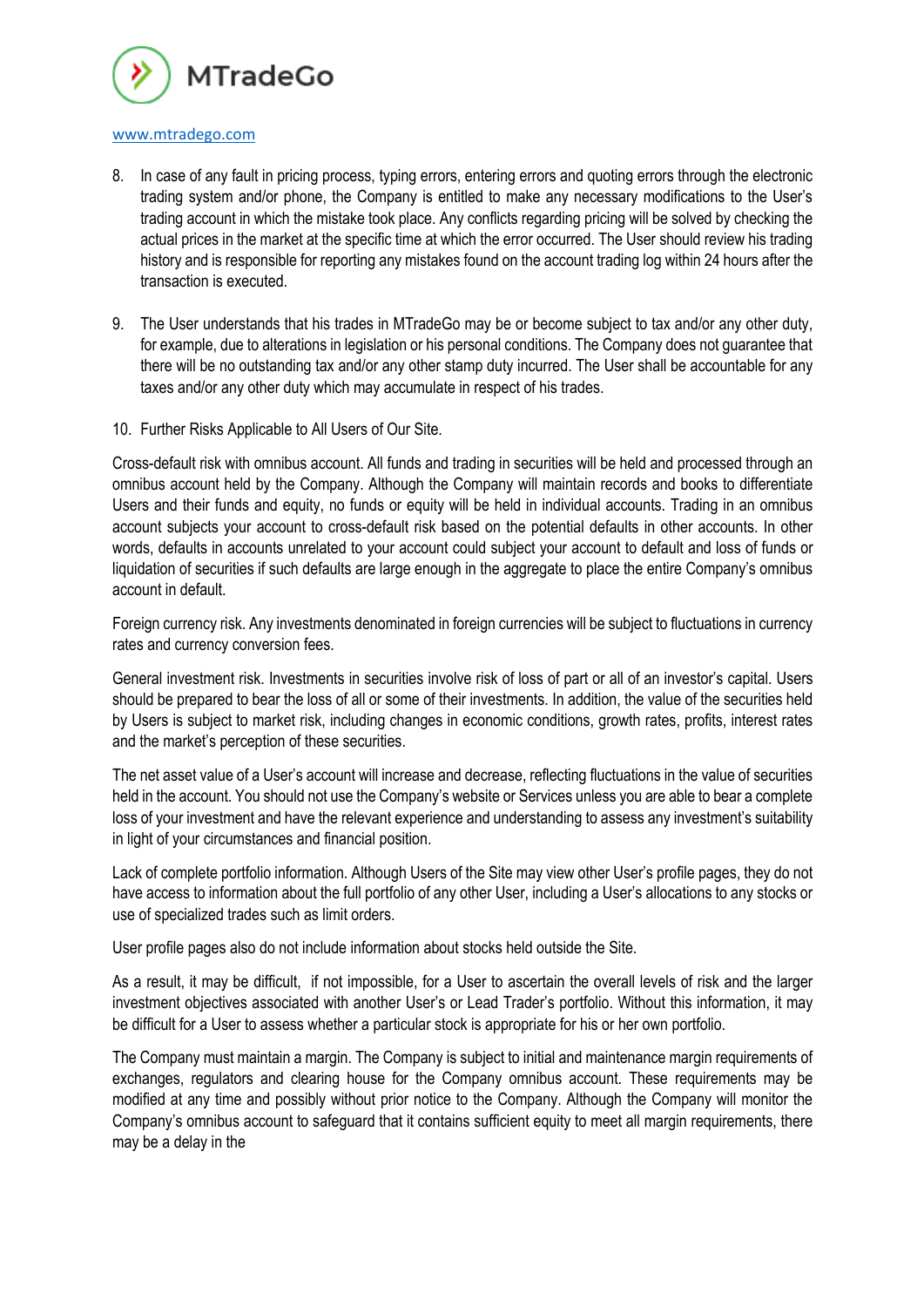

Company's ability to comply with changing margin requirements or above average margin trading by Users. As a result, your margin trades may be rejected or delayed even though your individual Account meets the margin requirements. In addition, certain of your positions may be liquidated without your consent in order to satisfy the Company's omnibus account margin requirements.

You may not receive back the actual assets that you had in your Account and may have to accept any available payment in cash.

Your actual buy or sell price may differ from the market data provided on the Company's website. You understand that you will receive a price at which the order is executed in the market, whether you execute a market or limit order. Particularly during periods of high volume, illiquidity, fast movement or volatility in the marketplace, or the placement of large orders, the execution price you receive may differ from the quote published at the time of order entry, and you may receive partial executions at different prices. You understand that the Company is not liable for any such price fluctuations. Securities may open for trading at prices substantially higher or lower than the previous closing price or the anticipated price.

Prices obtained by Users following Lead Traders may vary. There may be variations in price based on the timing of trades and fluctuations in the market. Prices may also vary based on the different trading strategies available to Lead Traders and following Users. Although Lead Traders can place limit orders, Users using auto-follow services will not be able to follow limit orders.

Margin trading. Margin trading is highly risky and may result in the loss of funds greater than you have deposited in your Account with the Company. The movement in the market price of your investment will affect the amount of margin payment you will be required to make.

The Company can force the sale of securities or other property in your Account if the equity in your margin Account falls below the current maintenance margin requirements of the Company, without notice to you and without a prior margin call. The Company may increase or decrease its current margin requirements at any time and is not required to provide you with advance notice. You are not entitled to choose which securities in your margin Account are liquidated or sold to meet your margin or call requirements.

Day trading. The practice of purchasing and selling the same security within one day's trading is commonly referred to as "day trading." The Company does not promote, recommend or endorse day trading using its Site. Day trading is extremely risky and is not appropriate for users with limited resources, limited investment or trading experience or a low risk tolerance.

Additional liability from indemnification and limitation of liability provisions.

This Agreement contains provisions limiting the liability of the Company to you, and providing for its indemnification by you in certain circumstances, provided that the Company has met its standard of care. Under these provisions, you may be exposed to liability for your actions on the Site and potentially be required to indemnify the Company for any losses incurred by it based on your activities on the Site.

Failure of trading facilities. As with all websites and trading systems, the Company website may become vulnerable to temporary disruption, failure of hardware or software and connectivity or electricity issues. The result of any system failure may be that your order is either not executed according to your instructions or is not executed at all. Your ability to recover certain losses may be subject to limits on liability imposed by the system provider, the market, the clearing house and other third parties service providers.

Cyber-security risk. Although the Company has installed commercially reasonable safeguards, the Company's website may be vulnerable to cyber-security threats that may compromise your personal information. In addition, you may be subject to potential losses from transmission errors, technical faults, malfunctions, network overloads,